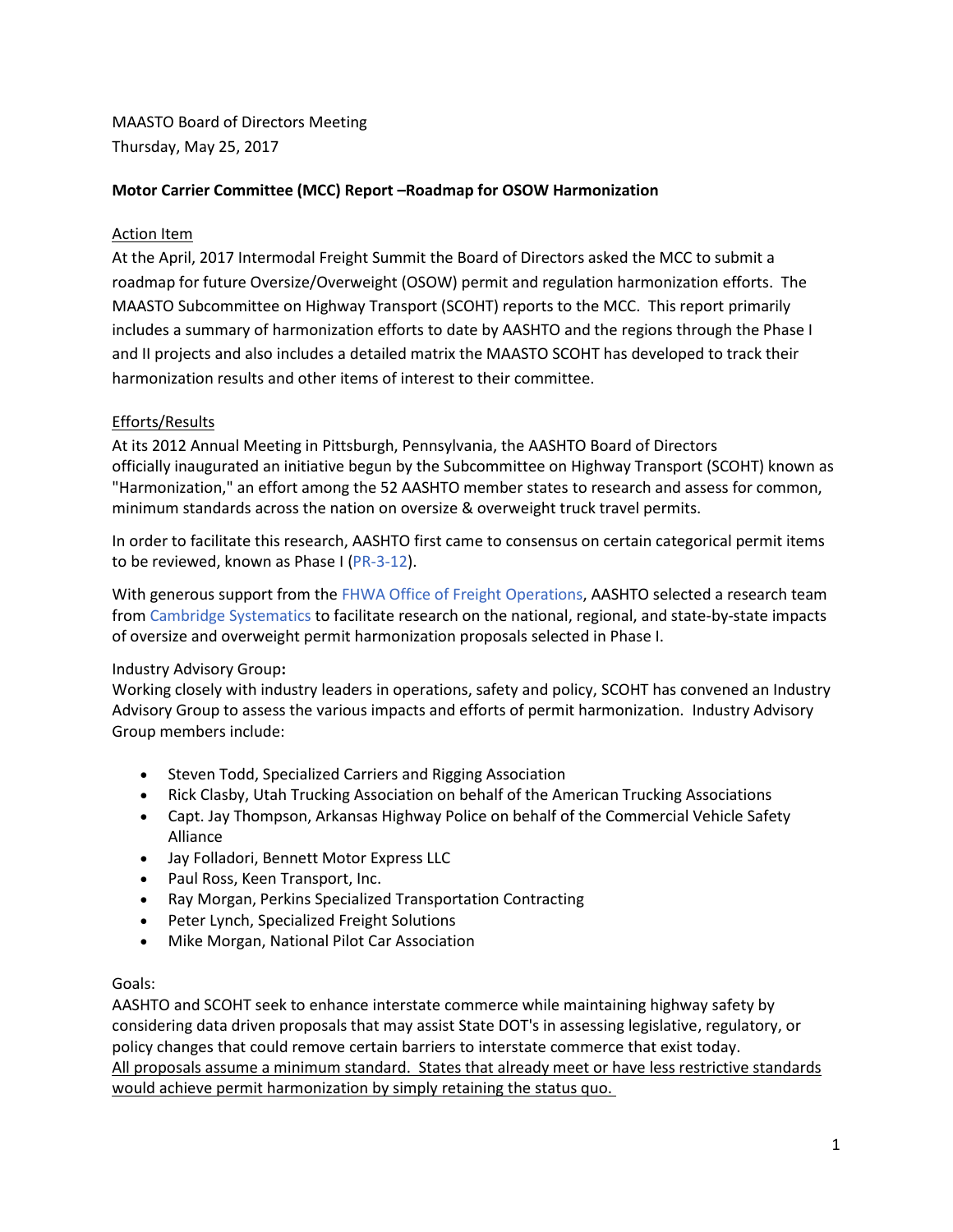States with more restrictive standards, but who would like to consider changes, may find the research and proposal recommendations a useful analysis tool that reflects the consensus view and best practices of many other States. However, they should not consider this a mandate to make such changes.

Final technical recommendations will be published in a revised edition of the [AASHTO Guide to Vehicle](https://bookstore.transportation.org/item_details.aspx?ID=1530)  [Weights and Dimensions.](https://bookstore.transportation.org/item_details.aspx?ID=1530)

Phase I:

The Phase I categories selected for research were:

- Escort Requirements
- Warning Flags
- Warning Lights
- Warning Signs
- Days and Hours of Operation

SCOHT members, through the national subcommittee, as well as the 4 regional NASTO, SASHTO, MAASTO and WASHTO, continue to consider proposals for permit harmonization in these categories.

Phase II:

The AASHTO Board of Directors affirmed and continued its work on the permit harmonization effort at its 2013 Annual Meeting in Denver, Colorado by selecting additional categorical items for research [\(PR-](http://highwaytransport.transportation.org/SiteCollectionDocuments/Harmonization%20Data%20Files/PR-13-13%20Action%20to%20Reduce%20Impediments%20to%20Interstate%20Commerce%20Harmonizing%20Requirements%20for%20Truck%20Permits%20-%20Phase%20II.docx)[13-13\)](http://highwaytransport.transportation.org/SiteCollectionDocuments/Harmonization%20Data%20Files/PR-13-13%20Action%20to%20Reduce%20Impediments%20to%20Interstate%20Commerce%20Harmonizing%20Requirements%20for%20Truck%20Permits%20-%20Phase%20II.docx). The items selected, known collectively as Phase II, include:

- Number of Valid days allowed on single trip permits
- Permit Amendments
- Holiday Restrictions
- Type and Size of Escort Vehicles
- Escort requirements for overheight loads and overheight loads with other dimensions

**The MAASTO SCOHT reports our member states are ahead of the other ASSHTO SCOHT regions and with just a few minor exceptions, have successfully achieved the minimum standards of Phase I and II Harmonization items.**

#### **Attachments:**

**\***1 – [Summary of results from Phase I and II \(39 states responded to the survey\)](http://maasto.net/documents/AASHTOPhase1and2.pptx) \*\*2 – [AASHTO Harmonization Results Graph](http://maasto.net/documents/AASHTOSummaryHarmonization1and2.pptx) \*\*\*3 – [MAASTO SCOHT Harmonization Matrix](http://maasto.net/documents/MAASTOSCOHTMATRIC.xlsx)

#### Phase III:

The Phase III list of the next items to be harmonized is being developed by AASHTO SCOHT and industry representatives. The hope is for finalization of the list this year. A potential list of items is as follows:

- Night Moves
- Route Surveys
- Standardization of Permit Application Information
- Electronic Verification of Permits
- Multi-Sate Corridor Communication/State and Industry Communication